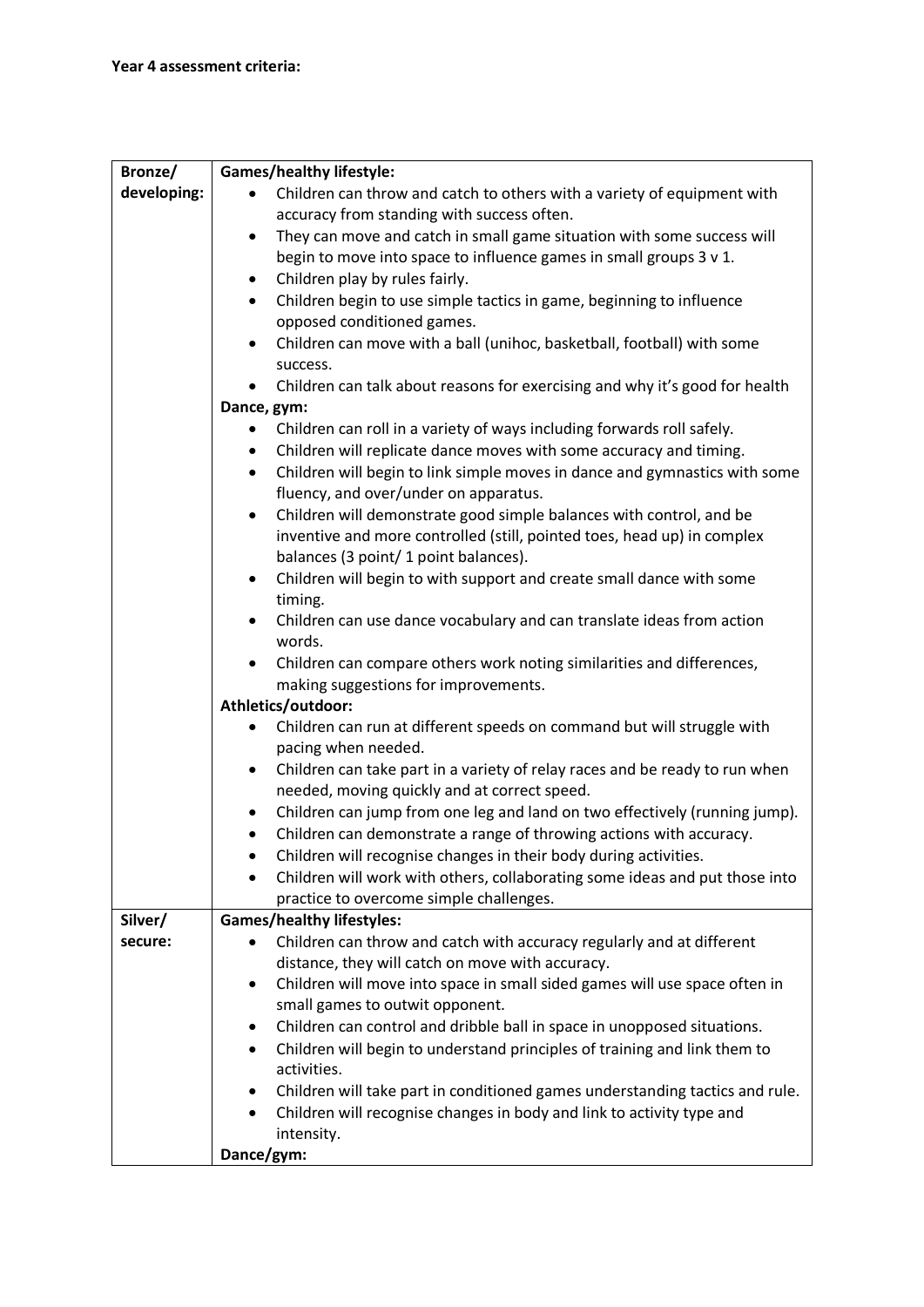|          | Children can perform different balances; travels and rolls including<br>$\bullet$                            |
|----------|--------------------------------------------------------------------------------------------------------------|
|          | forwards roll/teddy bear roll with quality and control.                                                      |
|          | Children will have good timing and accuracy when performing dance moves<br>$\bullet$                         |
|          | individually.                                                                                                |
|          | Children will collaborate and create own dance with some timing using<br>$\bullet$                           |
|          | unison and some cannon with some accuracy.                                                                   |
|          | Children can link and vary ideas with control and coordination.<br>٠                                         |
|          | Children will apply compositional ideas to sequences alone and with others.<br>$\bullet$                     |
|          | Athletics/outdoor:                                                                                           |
|          | Children can throw different objects over longer distances.                                                  |
|          | Children can take a running jump with better technique to increase<br>$\bullet$                              |
|          | distance.                                                                                                    |
|          | Children can run at speed with control, changing speed when necessary,<br>$\bullet$                          |
|          | and on command.                                                                                              |
|          | Children will be able to read a simple map effectively finding checkpoints                                   |
|          | with assistance.                                                                                             |
|          | Children will work in a team effectively, communicating, often sharing good<br>٠                             |
|          | practice and helping others to overcome challenges.                                                          |
| Gold/    | <b>Games/ healthy lifestyles:</b>                                                                            |
| mastery: | Children can control different balls (bouncing, feet, catching, with stick)                                  |
|          | regularly unopposed with good control and accuracy often and opposed                                         |
|          | sometimes.                                                                                                   |
|          | Children will evaluate self and other performance and use to improve own<br>$\bullet$                        |
|          | performance.                                                                                                 |
|          | Children will sometimes use tactics in game situation to outwit opponents<br>$\bullet$                       |
|          | and will move into space and read game more effectively, using tactics and                                   |
|          | playing by the rules.                                                                                        |
|          | Children will be able make contact with racket/bat and moving ball<br>$\bullet$                              |
|          | regularly and with some accuracy.                                                                            |
|          | Children will begin to move opponent around the court to make space.<br>$\bullet$                            |
|          | Children will understand principles of training and how they improve<br>٠                                    |
|          | sporting performance, linking balance/coordination/speed etc to game                                         |
|          | play.                                                                                                        |
|          | Dance/ Gym:                                                                                                  |
|          | Children will do partner/group balances with quality and control and be<br>$\bullet$<br>inventive with them. |
|          | Children will be able to create a gymnastics routine in a group with<br>٠                                    |
|          | invention, timing, control.                                                                                  |
|          | Children will be fluent and safe on apparatus using a variety of gymnastics<br>$\bullet$                     |
|          | travel, shapes and flights to go over/under/on apparatus.                                                    |
|          | Children will perform cartwheels and handstands unaided with some                                            |
|          | control.                                                                                                     |
|          | Children will be able to create a dance using a variety of action words with<br>$\bullet$                    |
|          | timing, pathways and formations whilst evaluate using this language,                                         |
|          | continually demonstrating rhythm and spatial awareness.                                                      |
|          | Children can modify performance and that of others as a result of<br>$\bullet$                               |
|          | observation.                                                                                                 |
|          | Athletics/outdoor activities:                                                                                |